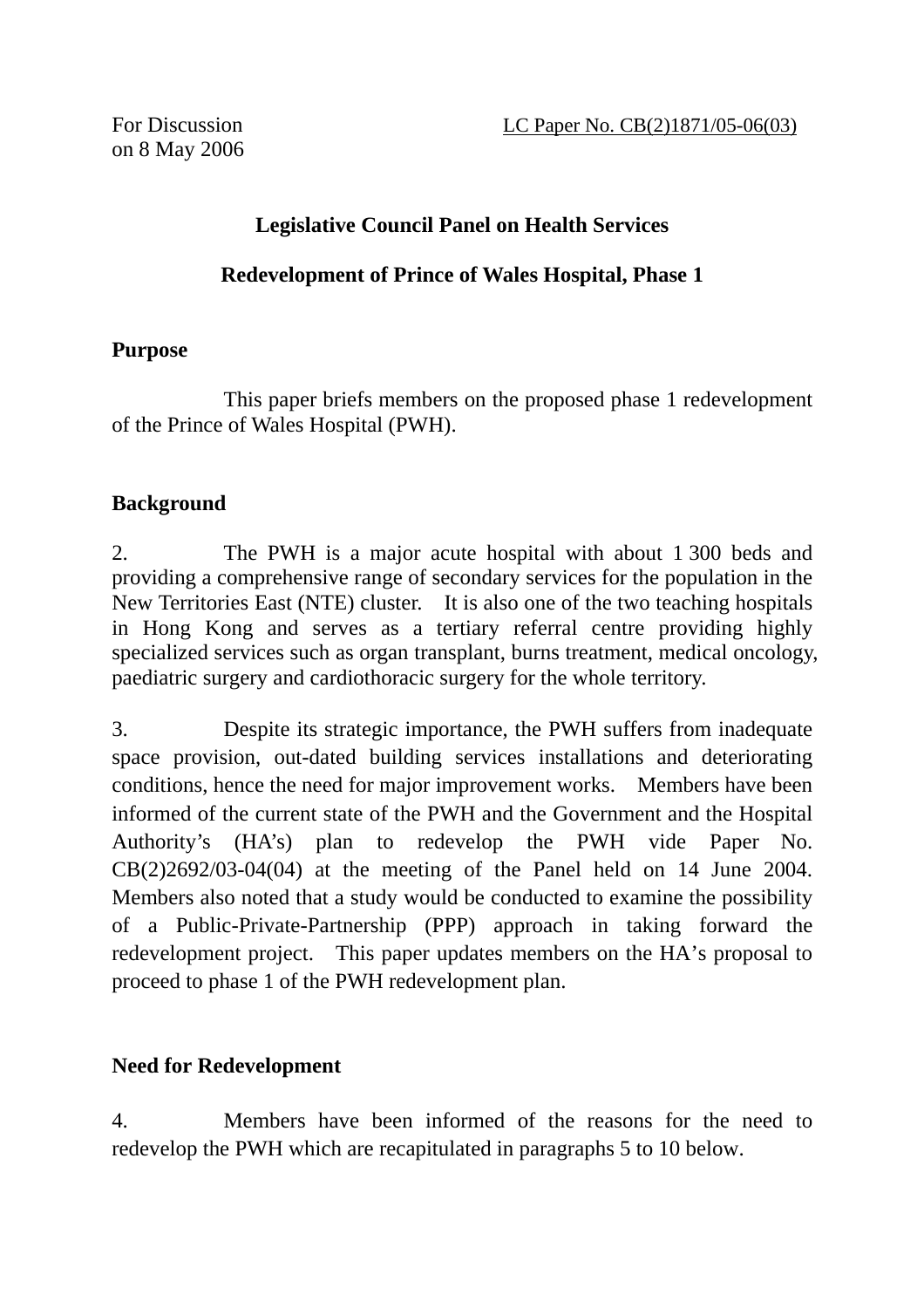#### Inadequate space provision to cope with increasing service demand

5. The PWH was planned as a regional hospital in the 1970s and commenced operation in 1984, providing medical services for the population in the NTE. At the time of planning, population in the NTE region was about 203 000 which grew to over 1 300 000 in 2005. According to the latest projections of the Census and Statistics Department, the population of the NTE cluster would increase further by 4.4% and 7.9% by 2010 and 2013 respectively.

6. To cope with the increase in service demand, numerous alteration and addition works have been carried out at the PWH to provide additional space as well as to maintain and improve its facilities. The works include provision of additional units of the Endoscopy Centre, the Urodynamic and Lithotripsy Centre; enlargement of the Intensive Care Unit and the Labour Ward; and construction of additional buildings such as the Cancer Centre and the Li Ka Shing Specialist Clinic (South Wing). Despite these improvement works, the PWH is still short of space. Discounting teaching facilities and staff quarters, space provision at the PWH is only around 100  $m^2$  per bed in terms of Gross Floor Area (GFA), which is less than the space provision of 110  $m^2$  per bed in GFA for a secondary acute hospital such as the North District Hospital and far below the space provision of 140  $m<sup>2</sup>$  per bed in GFA for Queen Mary Hospital (QMH), the other teaching and tertiary acute hospital. The PWH can only accommodate ten operating theatres, as compared with 18 currently available in the QMH.

## Outdated and inflexible design of facilities

7. The bits and pieces improvement works carried out over the years have resulted in scattering of related facilities and services over different locations in the PWH. For example, patients in need of an operation have to be transported for about 20 minutes among buildings, from Blocks E and F to operating theatres located in the Clinical Sciences Building. Patients also have to walk from one end of the hospital to the other to pay fees and charges, consult doctors, receive treatment and collect drugs etc. Such an arrangement increases the transit time for staff, patients and materials. It also undermines the HA's objective of providing high quality medical services. While some relocation or reorganisation of the facilities and services might be possible, the lack of space and outdated building design render such a plan difficult to pursue without causing disturbance to the patients.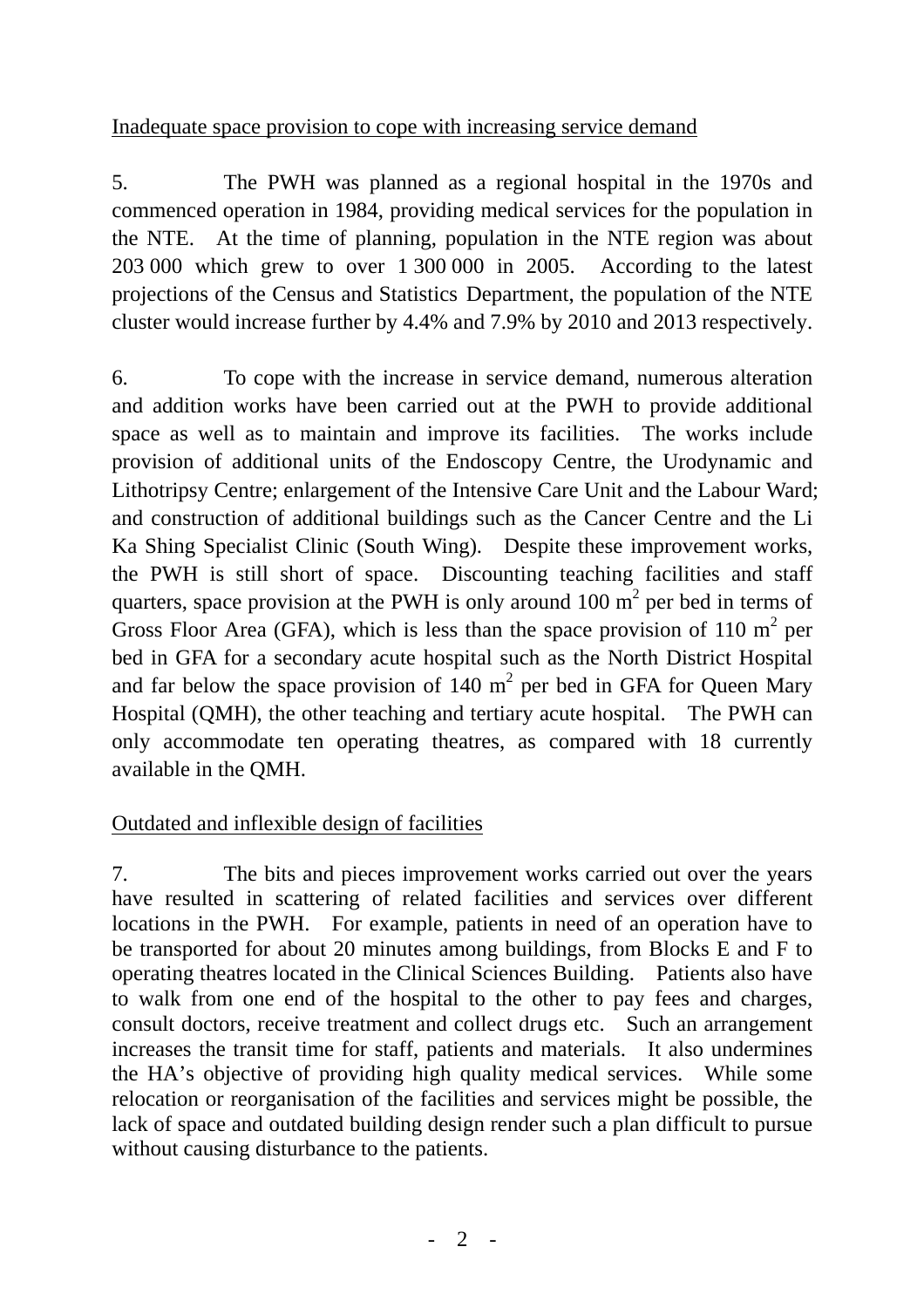8. In addition, the original hospital design of the 1970s had no provisions for the application of computer technology and digitized clinical management information in the delivery of patient care. The existing building structures and internal layouts also do not have the flexibility to accommodate changes in service delivery models necessitated by the evolvement of the demographic structure, the trend of increasing emphasis on ambulatory care services, the emergence of new diseases and advances in medical technology.

## Deterioration of building services and facilities

9. The heavy utilization of hospital facilities has led to faster deteriorations and shorter serviceable life spans than those normally expected of building finishes, fixtures and building services installations. However, as a result of the high occupancy and utilization rates, coupled with the limited space available for decanting arrangements and the need to minimize disruptions of services, it has always been difficult for major preventive maintenance programmes, which are normally scheduled for building services installations, to be carried out at the PWH. Only day-to-day patch repair works can be carried out, where finishes, fixtures and other installations have become rather dilapidated in condition. Examples of the unsatisfactory conditions of the existing buildings and building services installations at the PWH, which may pose risks of safety hazards to both patients and staff, include –

- (a) the lift service of PWH is slow, inefficient and inadequate, with lifts not designated into those for use by patients, by staff or for transporting materials. This not only results in long waiting time during peak hours or when the lifts are used for materials transport, but also increases the potential risks of cross infection;
- (b) the central air-conditioning system is already fully loaded and can no longer cover further service expansions in PWH; and
- (c) there is a complete lack of mechanical transport systems such as pneumatic tubes for urgent despatch of drugs, documents or samples for laboratory testing, which have become a standard feature in modern hospital design for achieving operational efficiency and covering situations requiring prompt medical attention.

10. To ensure that adequate space and modern and safe services and facilities will be provided to meet current standards and future needs in the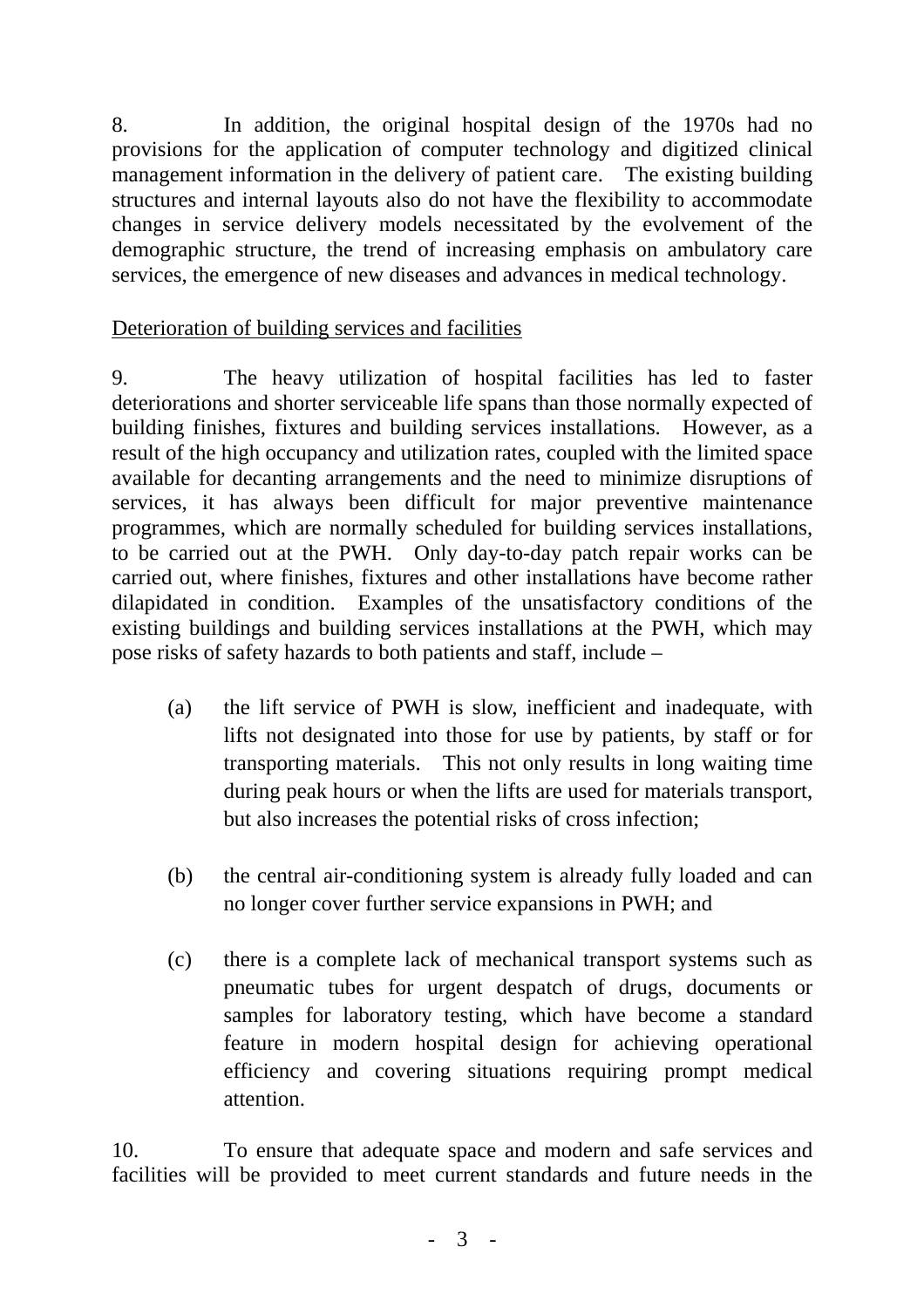coming decades, the HA proposes to redevelop the PWH. The redevelopment plan will enable the PWH to be updated to match the standards of a modern tertiary acute hospital, with a patient-oriented setting that improves patient comfort, achieves operational efficiency, and meets the challenges of clinical and technological advances.

## **The Proposed Works**

11. The redevelopment of the PWH is planned to be implemented in phases to ensure that the medical services it delivers to the residents of the NTE cluster may remain undisrupted throughout the redevelopment period. Phase 1 of the works involves the construction, at the existing helipad and tennis court, of a new block of about 800 in-patient beds for the provision of all essential services for the acute, emergency and critical care of adult patients. The proposed new block will accommodate facilities and services including –

- (a) In-patient wards for medicine and therapeutics, surgery, cardiothoracic surgery, neurosurgery, orthopaedics and traumatology and infectious diseases;
- (b) Intensive care unit;
- (c) Coronary care / high dependency / neurosurgery high dependency units;
- (d) Burns unit;
- (e) Diagnostic radiology and organ imaging department (in-patient);
- (f) Accident and emergency department;
- (g) Anaesthesiology and operating theatre suite;
- (h) Ambulatory surgery;
- (i) Core / rapid response laboratory;
- (j) Blood bank;
- (k) Pharmacy;
- (l) Sterile supplies department / theatre sterile supplies unit;
- (m) Mortuary; and
- (n) Ancillary facilities for patient relations / risk management office, shroff / accounting office, security office and control room, allied health satellite treatment areas, hospital data centre, communications, registration and admission, linen service, information / enquiry counter, electronic banking services, convenience store, waste collection, auditorium, etc.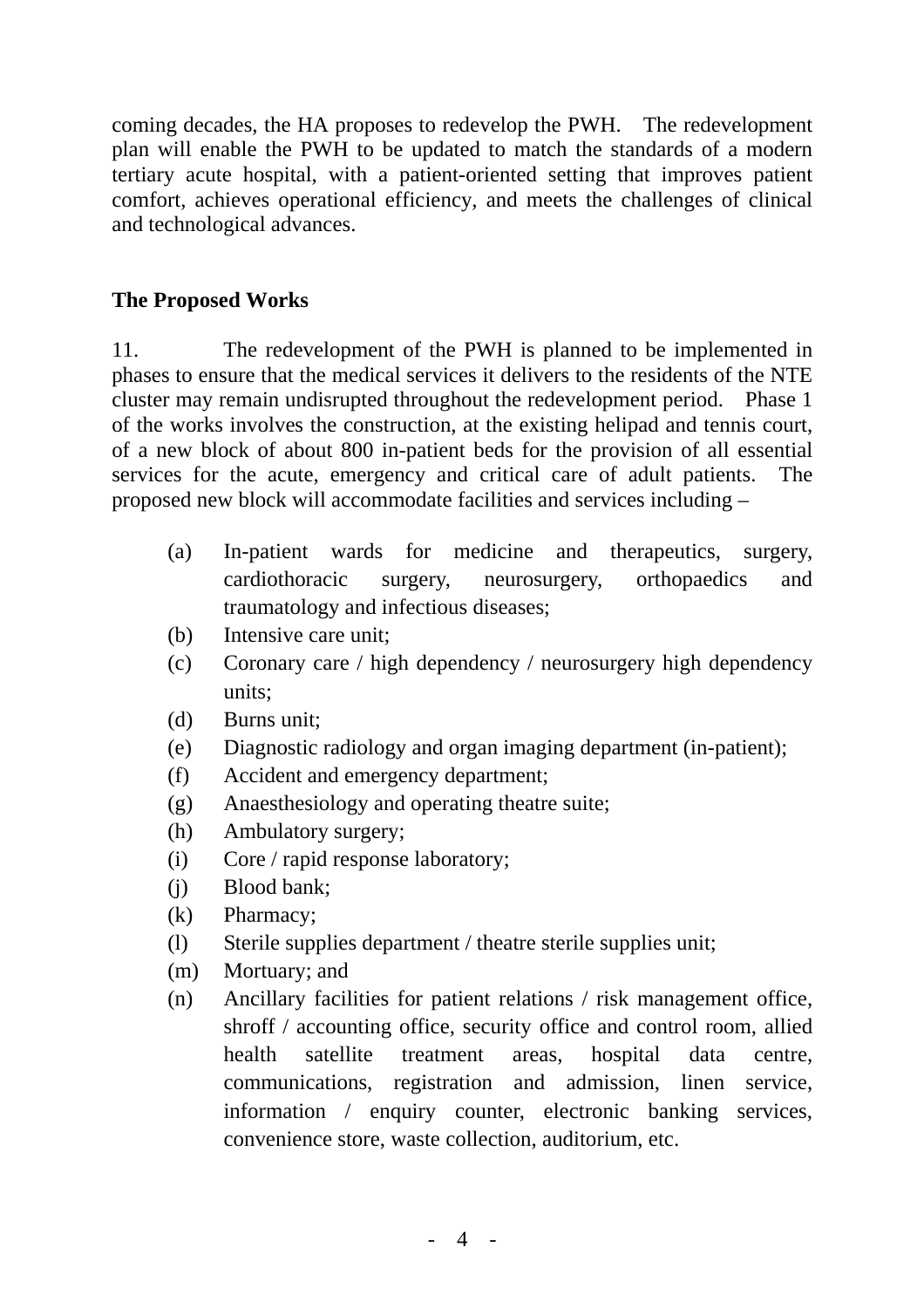12. Upon completion, the new block will present the hospital with opportunities to overcome the current severe constraints on its ability to meet service and teaching demands. It will also provide the necessary accommodation for decanting of existing services to facilitate future improvement plans, if need be, to meet the hospital's long-term functional needs.

# **Project Implementation**

13. We propose to adopt the Design-and-Build approach to implement the project. The HA has also conducted an in-house study to examine the possibility of implementing the project through a PPP approach and concluded that such an approach is not suitable for the redevelopment of the PWH :

(a) Timing

 The PPP option normally entails a "part tendering, part negotiation" procurement process which is complex and lengthy. It has been estimated that the project programme would need to be extended by about three years should the PPP option be adopted. However, as outlined in paragraphs 5 to 10 above, the need for redeveloping PWH is clear and indeed should be pursued early. There is also strong public support for early redevelopment of the PWH so as to equip the hospital adequately.

(b) Lack of Hospital PPP Experience

 The PWH redevelopment project is a complex one involving an estimated cost of about \$1.882 billion. The PWH, as a leading acute hospital in the NTE cluster and one of the two teaching hospitals, is strategically important. It is therefore of paramount importance that a high level and stable services should be maintained at the PWH. In-situ redevelopment also poses inherent physical constraints and the works have to be implemented with a greater degree of care and precision.

Hong Kong lacks experience with PPP for hospital projects. While this should not prevent testing out the feasibility of the approach on the PWH redevelopment project, the risk associated with embarking on the approach for such a major, complicated and